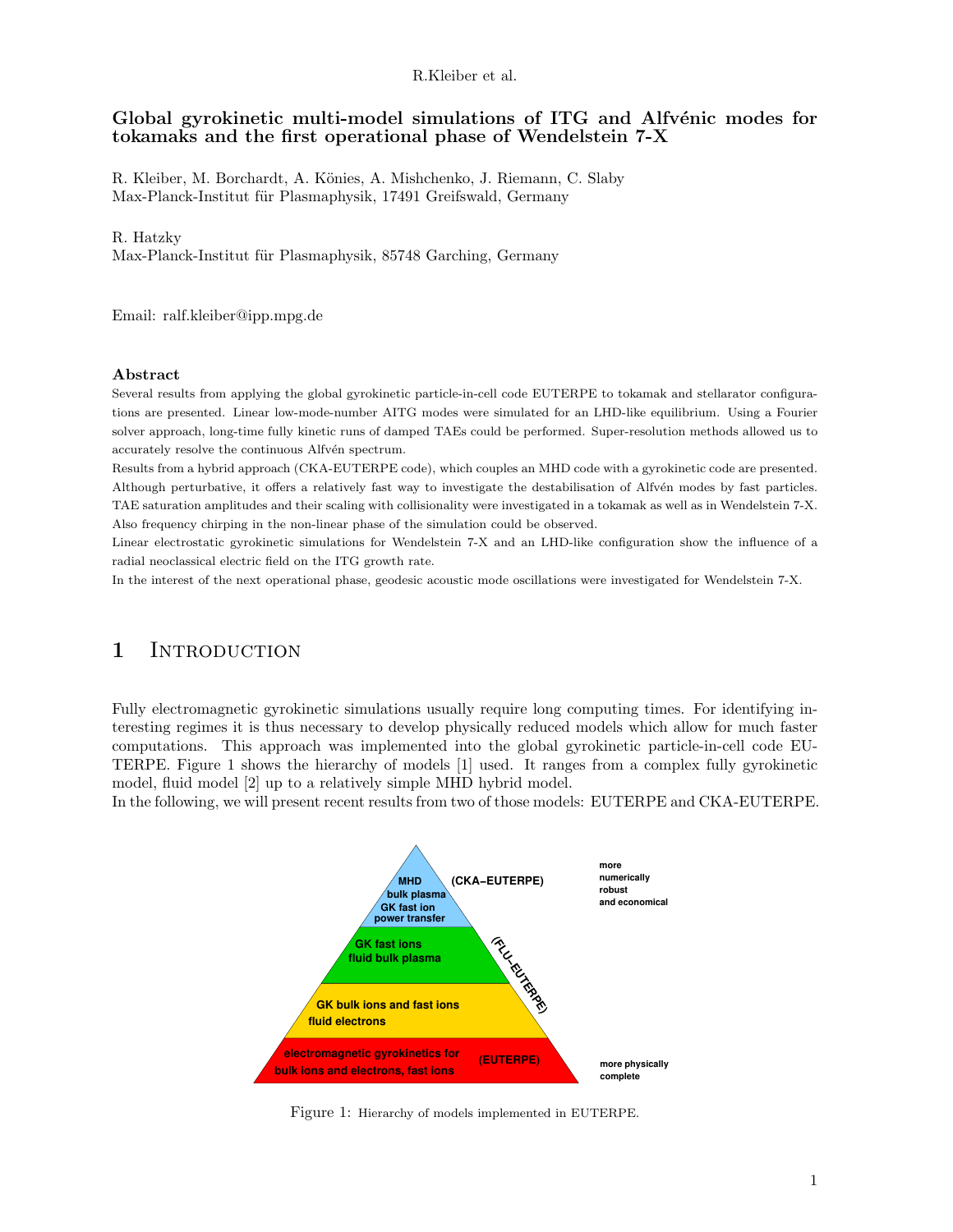## 2 EQUATIONS

Two different physical models will be used in the following: The gyrokinetic model, which is physically comprehensive but requires very long simulation times, and a non-linear MHD-gyrokinetic hybrid model (CKA-EUTERPE) which is only perturbative but very fast and numerically stable.

### 2.1 GYROKINETIC MODEL

Employing the formalism of gyrokinetic field theory [3] the model can be concisely defined by the Lagrangian in the phase space  $\{\vec{R}, p_{\parallel}, \mu, \alpha\}$ :

$$
L = \sum_{\text{species}} \int \left\{ f \left[ (q\vec{A} + mv_{\parallel} \vec{b}) \cdot \dot{\vec{R}} + \frac{m^2}{q} \mu \dot{\alpha} - \frac{m}{2} v_{\parallel}^2 - m \mu B - q \langle \phi \rangle + qv_{\parallel} \langle A_{\parallel} \rangle \right] + f_0 \left[ \frac{m}{2B^2} (\nabla_{\perp} \phi)^2 - \frac{q^2}{2m} \langle A_{\parallel} \rangle^2 \right] \right\} dV dW - \frac{1}{2\mu_0} \int (\nabla_{\perp} A_{\parallel})^2 dV
$$
\n(1)

Here  $\vec{R}$  is the guiding centre position and  $\{p_{\parallel}, \mu, \alpha\}$  are the canonical parallel momentum, magnetic moment and gyro angle, respectively. The volume elements are given by  $dW = B^*_{\parallel} dp_{\parallel} d\mu d\alpha$  and  $dV =$  $\sqrt{g}$  ds d $\vartheta$  d $\varphi$  (with  $\sqrt{g}$  the Jacobian and  $B_{\parallel}^* = B + \frac{1}{q}p_{\parallel} \vec{b} \cdot \nabla \times \vec{b}$ ). The distribution function and the Maxwellian are denoted by f and  $f_0$ , respectively. The quantities q and m are the charge and mass of the corresponding species,  $\langle \cdot \rangle$  is the gyroaveraging operator, and  $\vec{A}$  and  $\vec{b}$  are the vector potential and the unit field vector of the background magnetic field. The dynamical variables are the electrostatic potential  $\phi$  and the parallel vector potential  $A_{\parallel}$ . A long wavelength approximation has been employed in the field energy term for  $\phi$  (for arbitrary wavelength simulations, a Padé approximation is available). Furthermore, it is assumed that  $\nabla_{\perp}$  and  $\langle \cdot \rangle$  act only in the poloidal plane.

### 2.2 HYBRID MODEL

For the hybrid model the electrostatic potential (and similarly the parallel vector potential) is assumed to have the form

$$
\phi = \text{Re}[\hat{\phi}(t) \phi_0 \exp(i\omega t)].\tag{2}
$$

Here, the eigenmode  $\phi_0$  and its frequency  $\omega$  is obtained by the reduced ideal MHD code CKA [4]. Assuming a scale separation between  $\omega$  and the time evolution of the mode amplitudes, the latter one develop as

$$
\frac{\partial \hat{\phi}(t)}{\partial t} = i\omega \left(\hat{A}_{\parallel} - \hat{\phi}\right) + 2\left(\gamma(t) - \gamma_d\right)\hat{\phi}
$$
\n(3)

$$
\frac{\partial \hat{A}_{\parallel}(t)}{\partial t} = \mathrm{i}\omega \left(\hat{\phi} - \hat{A}_{\parallel}\right). \tag{4}
$$

The ad-hoc damping rate  $\gamma_d$  can be used to mimic effects not covered by the MHD model (e.g. continuum and Landau damping). The time dependent growth rate  $2\gamma$  is given by the ratio of the wave-particle energy transfer, which is calculated by solving the gyrokinetic equation, and the mode energy. For nonlinear simulations the real parts of  $\phi$  and  $A_{\parallel}$  multiplied by a phase factor determine the trajectories of the particles.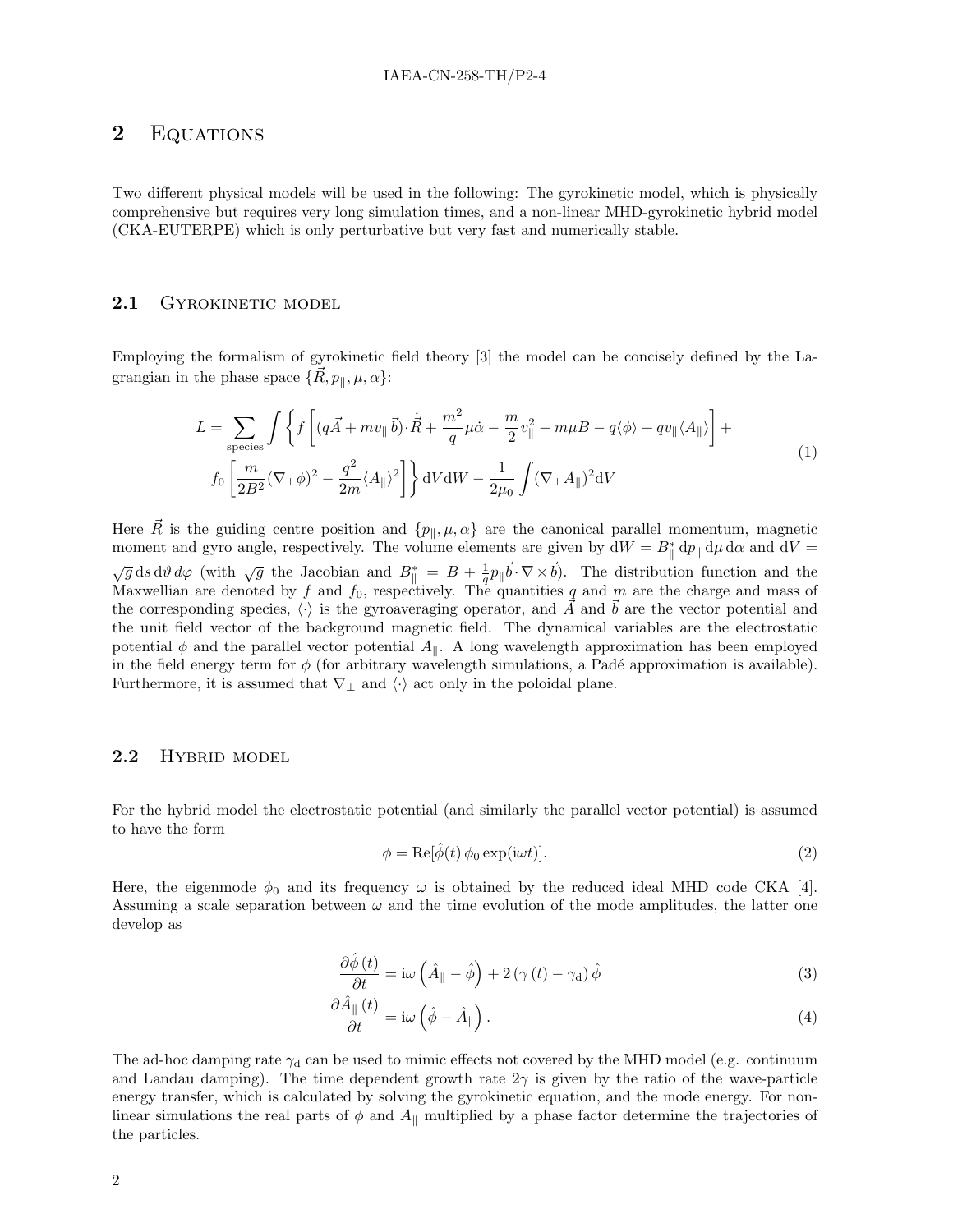## 3 RESULTS

Two recently developed numerical methods, the pullback transformation scheme [5] and the Fourier solver [6], allow robust electromagnetic simulations of large scale modes over long times. Especially the simulation of stable modes is a serious test for the quality of the numerical algorithms.

### 3.1 ALFVÉNIC ITG MODE IN A STELLARATOR

Figure 2 shows the simulation result of a low wave number AITG mode (dominant  $m \approx 7$ ) in an LHD variant. For the fast particles a constant density of  $1.10^{18}$  m<sup>3</sup> and an energy of 70 keV has been assumed. The mode is destabilised by the gradients of the bulk plasma. Increasing the constant electron density  $n_e$  from  $1.10^{19}$  m<sup>-3</sup> to  $6.10^{19}$  m<sup>-3</sup> leads to a fourfold increase of the growth rate. Comparing to the case without fast particles one finds that they act slightly stabilising.



Figure 2: Electrostatic potential in a poloidal cross section at  $\phi = 0$ . Left to right: electron density  $n_e = (1, 2, 6) \cdot 10^{19}$  m<sup>-3</sup> .

### 3.2 Stable TAE modes in a tokamak

Here, a circular tokamak equilibrium with aspect ratio  $A = 10$  (ITPA benchmark case [7,8]) was used. Starting the simulation from noise, one gets a mixture of damped Alfv $\acute{e}$ n modes. Employing superresolution spectral estimation methods it is possible to obtain a radially resolved frequency spectrum where the Alfv $\acute{e}$ n continua are clearly visible (see Figure 3). At the continuum gaps, around  $s = 0.25$  and  $s = 0.8$ , TAE modes are observed. Also a GAM up-shift of the lowest frequency branch around  $s = 0.8$ is visible. For ideal MHD modes, the positive and negative frequency part of the spectrum are identical. In the simulation result shown here, this degeneracy in  $|\Omega|$  is slightly lifted by kinetic effects. In order to resolve this phenomenon, the simulation was initialised with a smooth perturbation instead of noise. Figure 4 (left) shows a cut along  $s = 0.25$  through the lowest frequency part of the spectrum, i.e. the TAE mode, as a function of  $|\Omega|$ . The difference in frequency between the negative and positive frequency mode is below 1 %. The kinetic damping of the two modes is quite different: the positive frequency mode is damped 3.6 times more strongly than the negative frequency mode. The damping rate is very small, less than 0.4% of the frequency, which makes its determination prone to numerical inaccuracies. The tiny difference in frequency is an additional reason why it is so difficult to accurately simulate damped TAE: During a simulation the weakest damped mode should win against the other modes after some time. The slightly different frequencies induce a beating which on short times may lead one to believe that the damping rate is stronger. Therefore, very long runs are necessary for obtaining a precise value of the damping rate [9] (see Figure 4, right).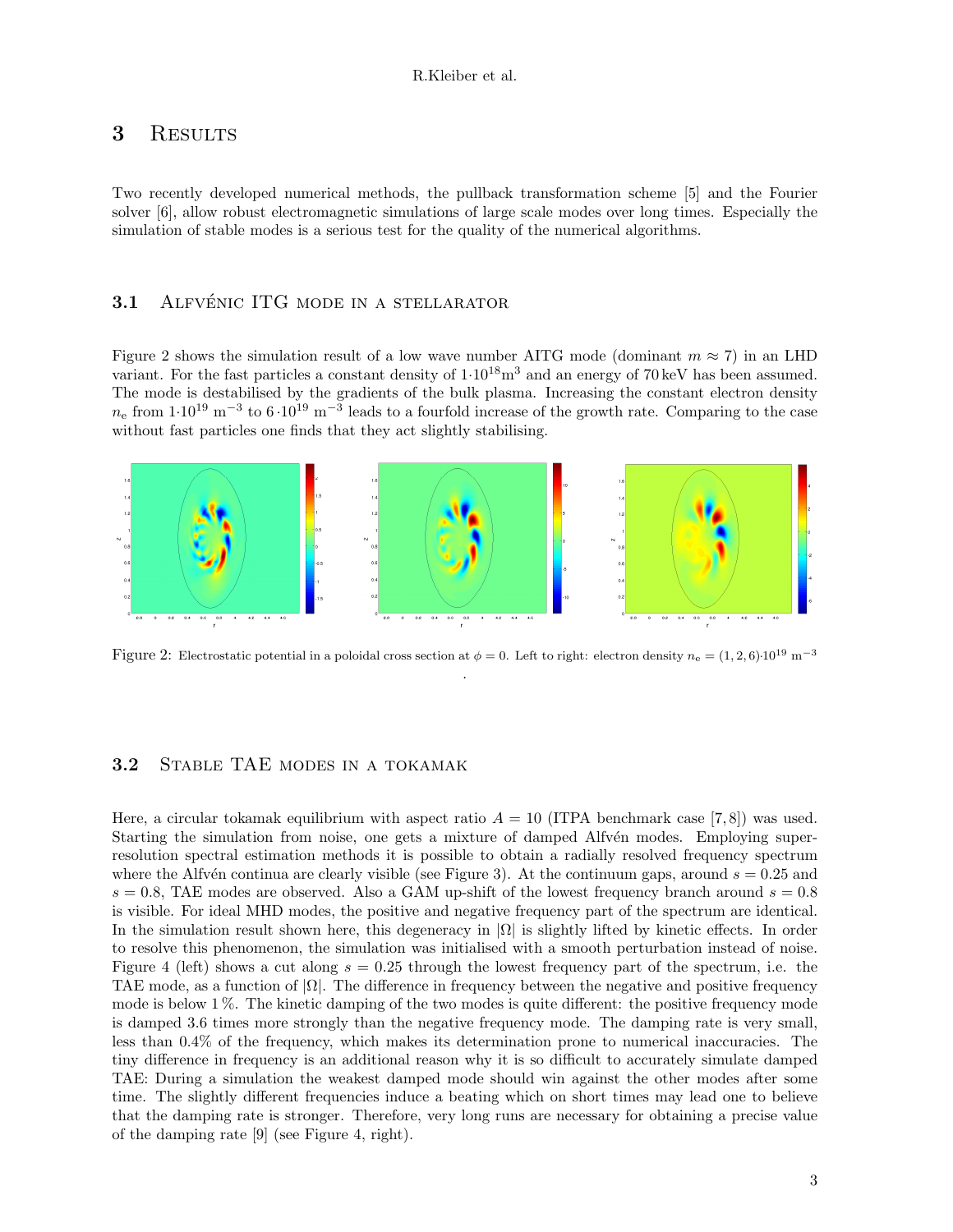

Figure 3: Frequency spectrum as a function of the flux surface label s.



Figure 4: Left: Frequency spectrum as a function of  $|\Omega|$ . Blue/orange colour signifies the positive/negative frequency branch. The corresponding damping rates are  $440\,\text{s}^{-1}$  and  $1600\,\text{s}^{-1}$ . Right: Time trace of the  $m = 10, 11$  Fourier component of  $\text{Re}(\phi)$  (about 250 oscillation periods are shown).

## 3.3 Collisional scaling of the saturation level of a TAE in Wendelstein 7-X

With the CKA-EUTERPE code, TAE saturation amplitudes and their scaling with growth rate were investigated in a tokamak as well as in Wendelstein 7-X (W7-X) using non-linear simulations. Recently, pitch-angle collisions have been implemented and benchmarked for the electromagnetic version of EUTERPE [10]. This initial benchmark was done in slab geometry. A more rigorous comparison to analytic theory is possible in the framework of the well-known Berk-Breizman model [11]. For the case of a TAE mode influenced by pitch-angle collisions it predicts a  $\nu^{\frac{2}{3}}$  scaling of the saturation amplitudes with collision frequency  $\nu$ . The first maximum after the linear phase here is referred to as the saturation amplitude. In a tokamak, the predicted scaling is confirmed numerically for low-enough collision frequencies in the resonance detuning regime [12].

However, in the W7-X scenario studied here a different scaling was found (see Figure 5). For low collision frequencies the saturation level scales only with  $\nu^{0.28}$  [13]. For high collision frequencies, pitch-angle collisions even reduce the saturation amplitude such that an overall non-monotonic scaling results. In spite of a strong variation in  $\nu$ , the saturation amplitude changes very little. A flattening of the fast ions density profile by TAE-induced transport was also observed [13].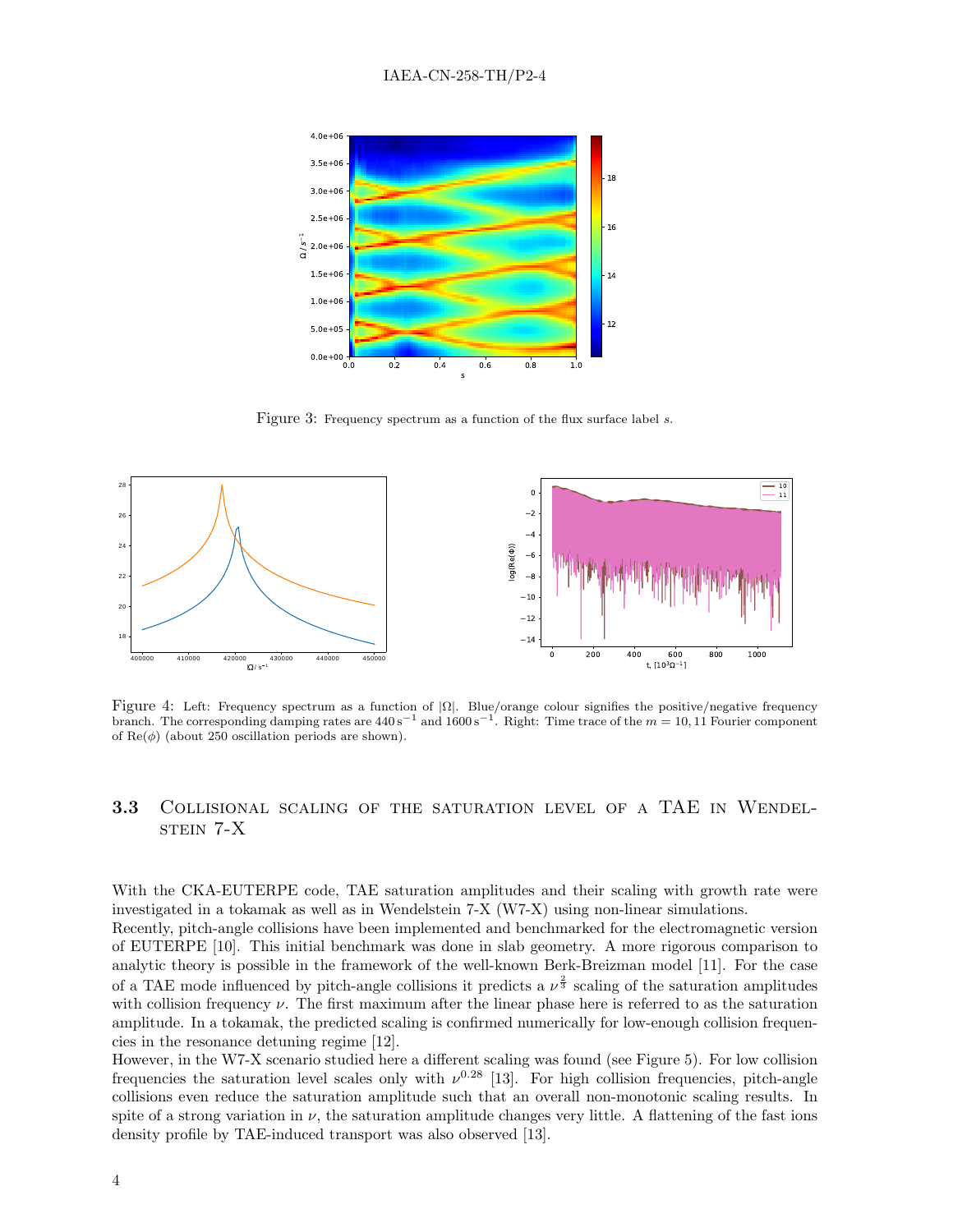R.Kleiber et al.



Figure 5: Scaling of the saturation level of the poloidal magnetic field perturbation with the collision frequency for a Wendelstein 7-X high-mirror case.

3.3.1 FREQUENCY CHIRPING OF ALFVÉN EIGENMODES

In a tokamak it was found that, depending on the linear growth rate of the mode, the saturation dynamics is altered from a symmetric chirping for small growth rates over an asymmetric chirping regime to a decaying mode [14].

During the 2018 experimental campaign of W7-X, neutral beam injection (providing fast ions) became available. In order to develop our tools towards comparison with experimental results the frequency chirping of a fast-ion-driven TAE was simulated for a W7-X high-mirror configuration [14]. This configuration was chosen because it shows the best fast ion confinement [15]. The simulations include a slowing-down distribution function for the fast ions. It was obtained by fitting results from the ASCOT code [16] to the model implemented in EUTERPE. Figure 6 shows time-frequency distributions of time traces of  $\phi$  in the non-linear regime generated using the S-method. The left-hand side shows multiple chirping events. Periodic chirping of Alfvén eigenmodes is observed in many devices [17, 18]. In the present case, periodic chirping is achieved in the simulations by using a Krook operator as a simple proxy for a particle source. Consequently, the result (Figure 6, right) shows multiple periodic bursts of chirping. Berk-Breizman theory predicts that the linear growth rate, damping rate and collision frequencies are important parameters determining the shape of the chirping parabola [19]. Future simulations could provide guidance to determine e. g. the damping rate of experimentally observed modes, a quantity very difficult to measure directly.

## 3.4 Effects of a radial electric field on the electrostatic linear ITG instability in stellarators

The presence of a neoclassical radial electric field - constant on flux surfaces and necessary to fulfil the ambipolarity condition - is an important feature of stellarators. Depending on the operational regime, this field either points inward (so-called ion-root regime) or outwards (electron-root regime). With both cases being of interest, the ion-root regime appears as the most prevalent in experiments and was therefore considered via an electric field model  $E_s \sim \frac{1}{n} \frac{dp}{ds}$  [20] in a series of linear ITG simulations.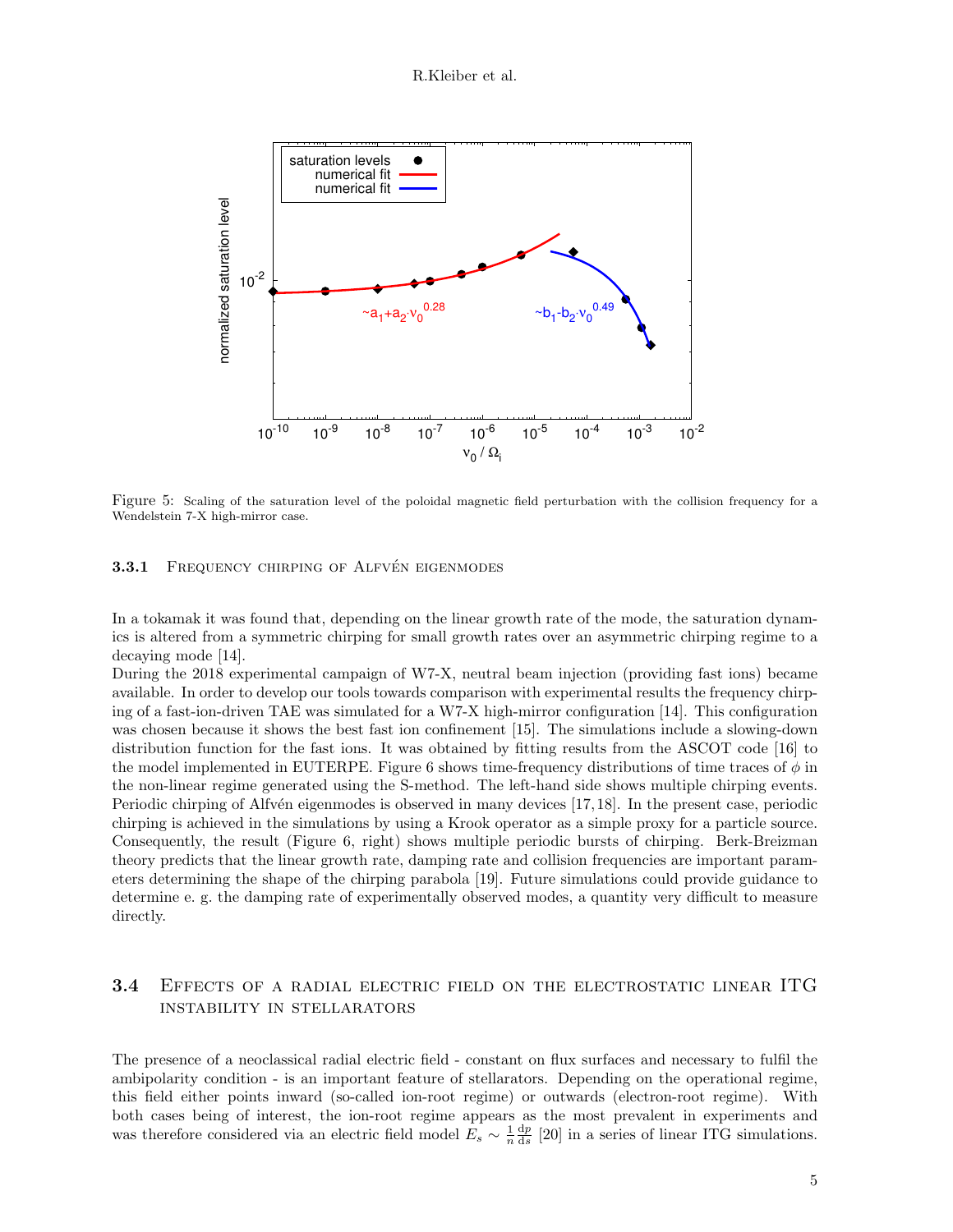

Figure 6: Left: Frequency chirping of a TAE in a Wendelstein 7-X high-mirror configuration without Krook operator. Right: Inclusions of a Krook operator (emulating a particle source) leads to periodic chirping events

These simulations were designed to supplement earlier studies (e.g. stability diagrams) of linear ITG properties in both W7-X and an LHD-like configuration. The focus was set on the impact of radial electric fields on linear ITG growth rates. The analysis of ITG mode frequencies, power spectra, spatial structure and localization – all being modified under the influence of the radial electric field – helped to explain the observed growth rates as the result of competing stabilizing mechanisms. The results in Figure 7 (here the Mach number is defined as  $M = \langle |E \times B| \rangle / v_{th}|_{s=0.5}$ , with  $\langle \cdot \rangle$  being the flux surface average) generally support the common view that radial electric fields may lead to a reduction of ITG instability growth. These fields give rise to an  $E \times B$ -drift which can lead to a spatial displacement of ITG mode structures and a simultaneous modification of characteristic mode properties. Due to their different geometric properties, W7-X and LHD were seen to lead to qualitatively different ITG modes. Different stabilizing mechanisms - the influence of a (mainly) poloidal drift of ITG mode structures as well as the action of mode shearing - can be recognized for both W7-X and LHD. Those mechanisms seem to play a more or less dominant role, depending on the configuration and the strength of the radial electric fields. For W7-X with its pronounced helical edge on the outboard side at the plasma boundary, the distortion of ITG modes due to the variation of metric properties seems to be dominant. For LHD with its smoothly varying curvature on the outboard side of the torus, the spatial displacement of ITG modes into regions with reduced instability growth can explain the observed reduction of growth rates well [21].



Figure 7: Growth rates (left) and mode frequencies (right) for W7-X (top) and LHD (bottom) vs.  $E \times B$ -Mach numbers from radial electric fields according to the model by Ehmler et al., derived for the ion-root regime. Flat density  $a/L_n = 0$ together with  $a/L_T = 1.41$  (Wendelstein 7-X) and  $a/L_T = 4.23$  (LHD) were assumed. Magenta curves correspond to frequencies derived from a Doppler-shift model.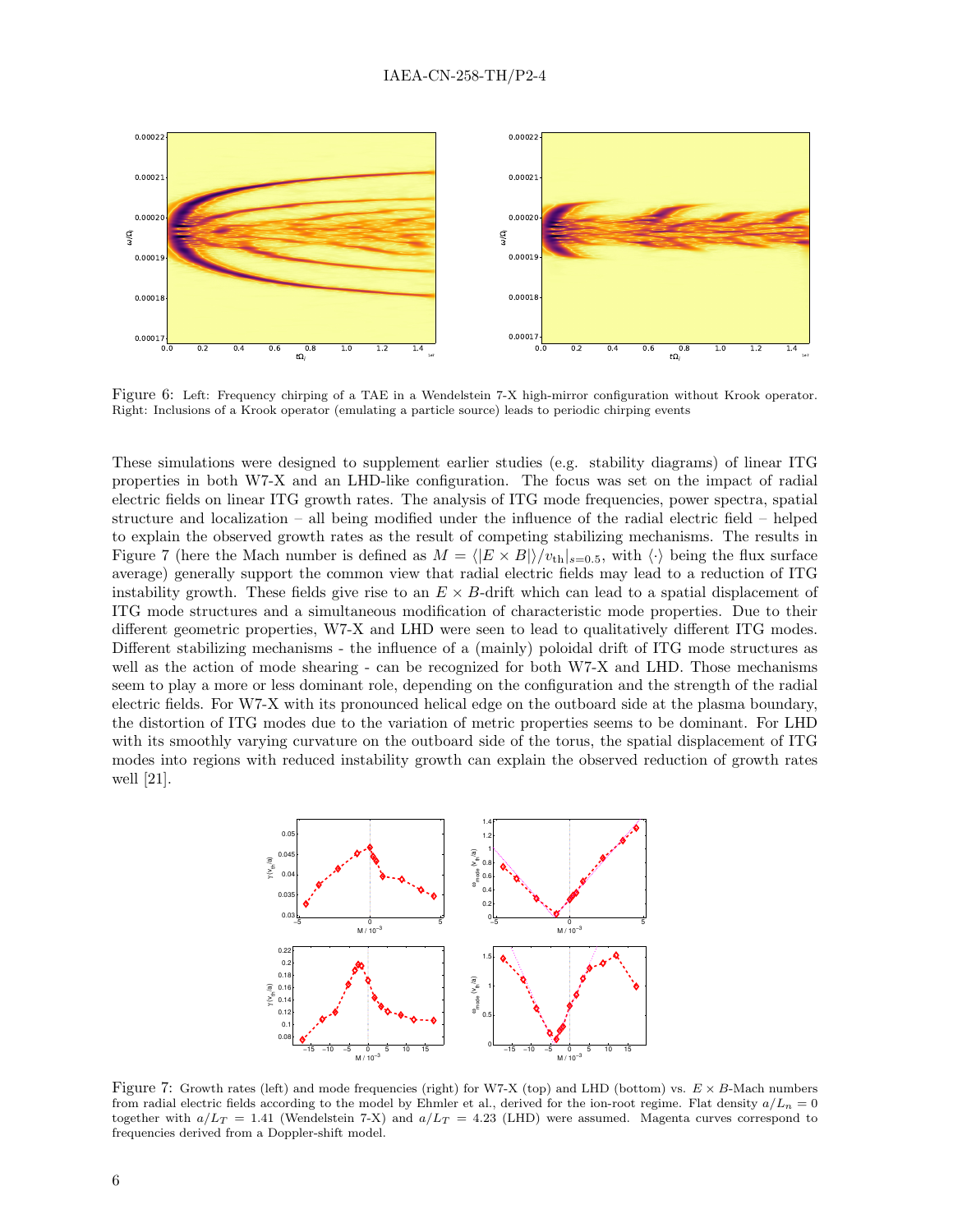#### R.Kleiber et al.

#### 3.5 SIMULATION OF GEODESIC ACOUSTIC MODES IN W7-X

In the low-ι OP 1.2 (the second major operating phase) W7-X configuration (with a central ι of about 0.75) GAMs are strongly damped. After a short time, only the low frequency zonal flow oscillations [22, 23] remain (see Figure 8, left). Since the GAM damping rate scales as  $\gamma_{\text{GAM}} \sim \exp \left(-\frac{R^2 \omega_{\text{GAM}}^2}{\iota^2 v_{T_1}^2}\right)$  , with  $\omega_{\text{GAM}}^2 \approx \frac{v_{Ti}^2}{R^2} \left(\frac{7}{4} + \frac{T_e}{T_i}\right)$ , one would expect weakly-damped GAMs if  $\iota$  was reduced. Figure 8 (right) shows the result for an equilibrium where a plasma current (e.g. by ECCD) was used to reduce the central  $\iota$  to a value of 0.2. Now GAMs which are weakly damped for  $s < 0.5$  can be observed in the simulations. This may offer the possibility of finding GAMs in W7-X for experiments with suitable modified equilibria.



Figure 8: Zonal flow radial electric field at different flux surfaces for W7-X. Left: low-ι OP 1.2 equilibrium where GAMs are quickly damped, Right: equilibrium where  $\iota$  has been strongly reduced by a plasma current and GAMs can be seen for lower s.

#### Acknowledgements

This work has been carried out within the framework of the EUROfusion Consortium and has received funding from the Euratom research and training programme 2014-2018 under grant agreement No 633053. The views and opinions expressed herein do not necessarily reflect those of the European Commission.

# References

- [1] M. Cole, A. Mishchenko, A. Könies, R. Hatzky, R. Kleiber, A hierarchy of electromagnetic gyrokinetic and fluid hybrid models for the simulation of global modes, Plasma Phys. Controlled Fusion 57 (2015) 054013.
- [2] M. Cole, A. Mishchenko, A. Könies, R. Kleiber, M. Borchardt, Fluid electron, gyrokinetic ion simulations of linear internal kink and energetic particle modes, Phys. Plasmas 21 (2014) 072123.
- [3] B. Scott, J. Smirnov, Energetic consistency and momentum conservation in the gyrokinetic description of tokamak plasmas, Phys. Plasmas 17 (2010) 112302.
- [4] T. Feher, Nonlinear gyrokinetic equations for low-frequency electromagnetic waves in general plasma equilibria, Ph.D. thesis, 2013.
- [5] A. Mishchenko, A. Könies, R. Kleiber, M. Cole, Pullback transformation in gyrokinetic electromagnetic simulations, Phys. Plasmas 21 (2014) 092110.
- [6] M. Borchardt et al., in preparation.
- [7] A. Könies, S. Briguglio, N. Gorelenkov, T. Fehér, M. Isaev, P. Lauber, A. Mishchenko, D. A. Spong, Y. Todo, W. A. Cooper, R. Hatzky, R. Kleiber, M. Borchardt, G. Vlad, ITPA EP TG, Benchmark of gyrokinetic, kinetic mhd and gyrofluid codes for the linear calculation of fast particle driven TAE dynamics, IAEA-FEC (2012) ITR/P1–34.